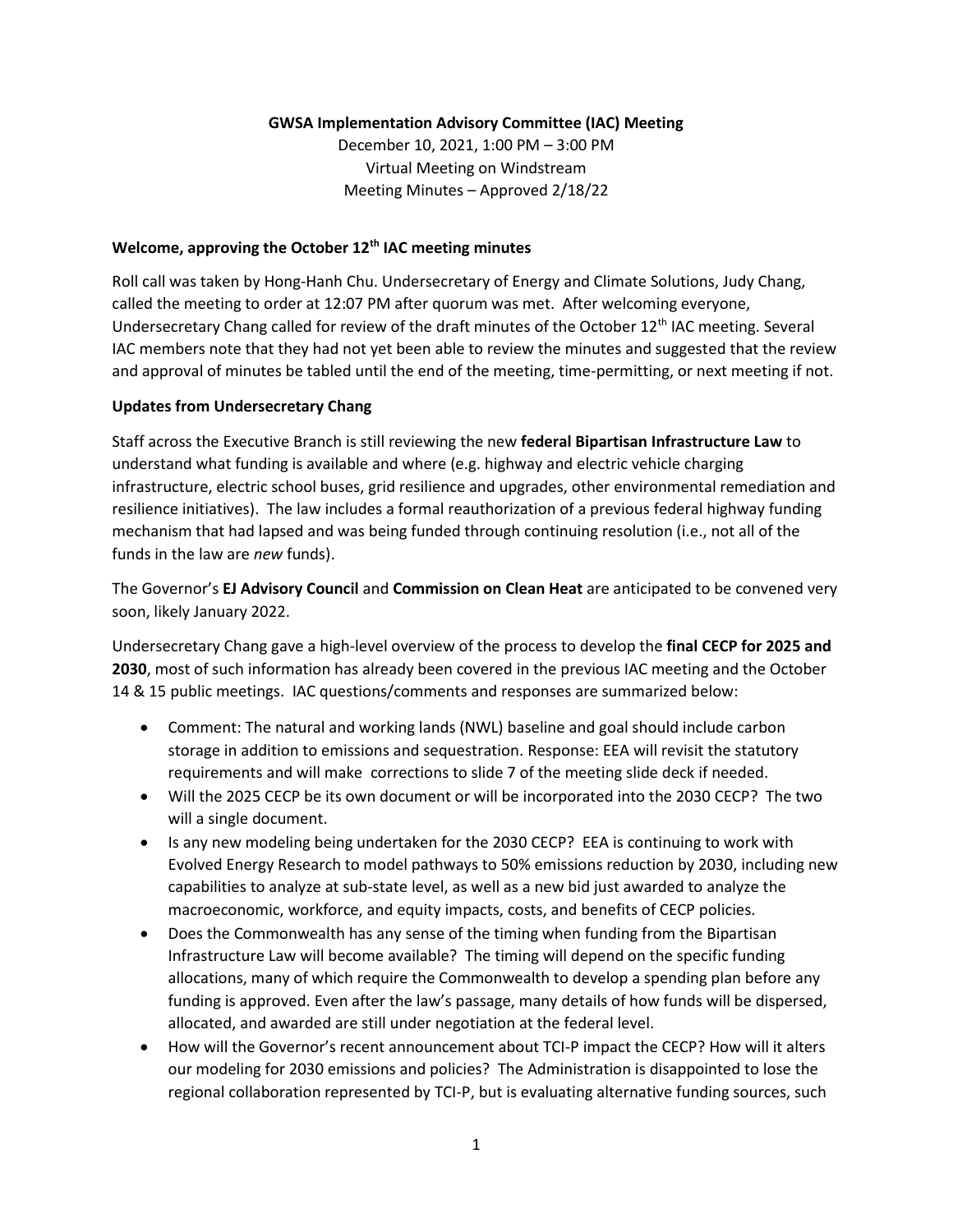as the Bipartisan Infrastructure Law, that could supplant the financial resources anticipated from TCI-P. Modeling for 2030 in the CECP does not change dramatically: GHG reductions from clean transit will still require deploying electric vehicles and charging infrastructure and those changes are still key levers within the model. However, the source of funding for programs supporting those will need to adapt and that's a question of policy development across state agencies and the IAC, rather than a key element of modeling.

## **Update on Greenhouse Gas Fluxes and the NWL Inventory**

Hong-Hanh Chu gave a technical overview of different types of greenhouse gas fluxes, MassDEP's current inventory of biogenic emissions from combustion, preliminary updated estimates of NWL carbon flux in Massachusetts, and EEA's plan to update the tracking of carbon flux on NWL and NWL-derived products. She also briefly discussed policy implications for achieving net-zero emissions with a smaller net carbon sequestration estimate from NWL in Massachusetts. IAC questions/comments and responses are summarized below:

- What is the detailed breakout of the biogenic combustion category and what emissions factors are used? The exact methodology is available in the workbook that is Appendix C to MassDEP's GHG Emissions Inventory. MassDEP uses EPA emissions factors for the biogenic combustion calculations.
- What is the scale of carbon stored in durable wood products? Preliminary NWL inventory updates indicate that less than a million tons of carbon dioxide equivalent are stored in durable wood products, which is relatively small, but that proper management of forests can produce durable wood products and encourage greater sequestration in remaining live forests by reducing competition for sunlight, nutrients, water, etc.
- What extent is the Commonwealth computing carbon storage in agricultural soils, especially as a result of composting practices and organic waste streams? This is an element of the biogenic fluxes discussed on slides 13 and 14 of the meeting slide deck, but there is still a lot of work to be done to add accuracy and precision to the methodology.
- What policies might be included under the goal of reducing biogenic combustion emissions? The use of ethanol is a major driver of biogenic emissions at the moment, so policies to electrify vehicles or any other thermal use are a good example of policies that will also reduce biogenic combustion emissions. The 2050 Roadmap Study found that truly carbon-neutral advanced biofuels, while still somewhat hypothetical at this point, may be appropriate to deploy as a better alternative to fossil fuel combustion in a limited number of end-uses that are hard to electrify. More study of tradeoffs in this system would be necessary.
- How are forests, including new forests, being accounted for in the new inventory methodology? Forests are being classified into various subclasses in the new methodology. EEA generally follows the EPA accounting practices and converted land is considered new forest for 20 years.

# **IAC Work Groups Report Outs**

Undersecretary Chang formally thanked Eugenia Gibbons, who is transitioning to a new role and thus is no longer an IAC member, for her contribution to the IAC since she joined in 2019. She also noted that Staci Rubin will be the sole chair of the Climate Justice Work Group until a replacement for Eugenia can be appointed.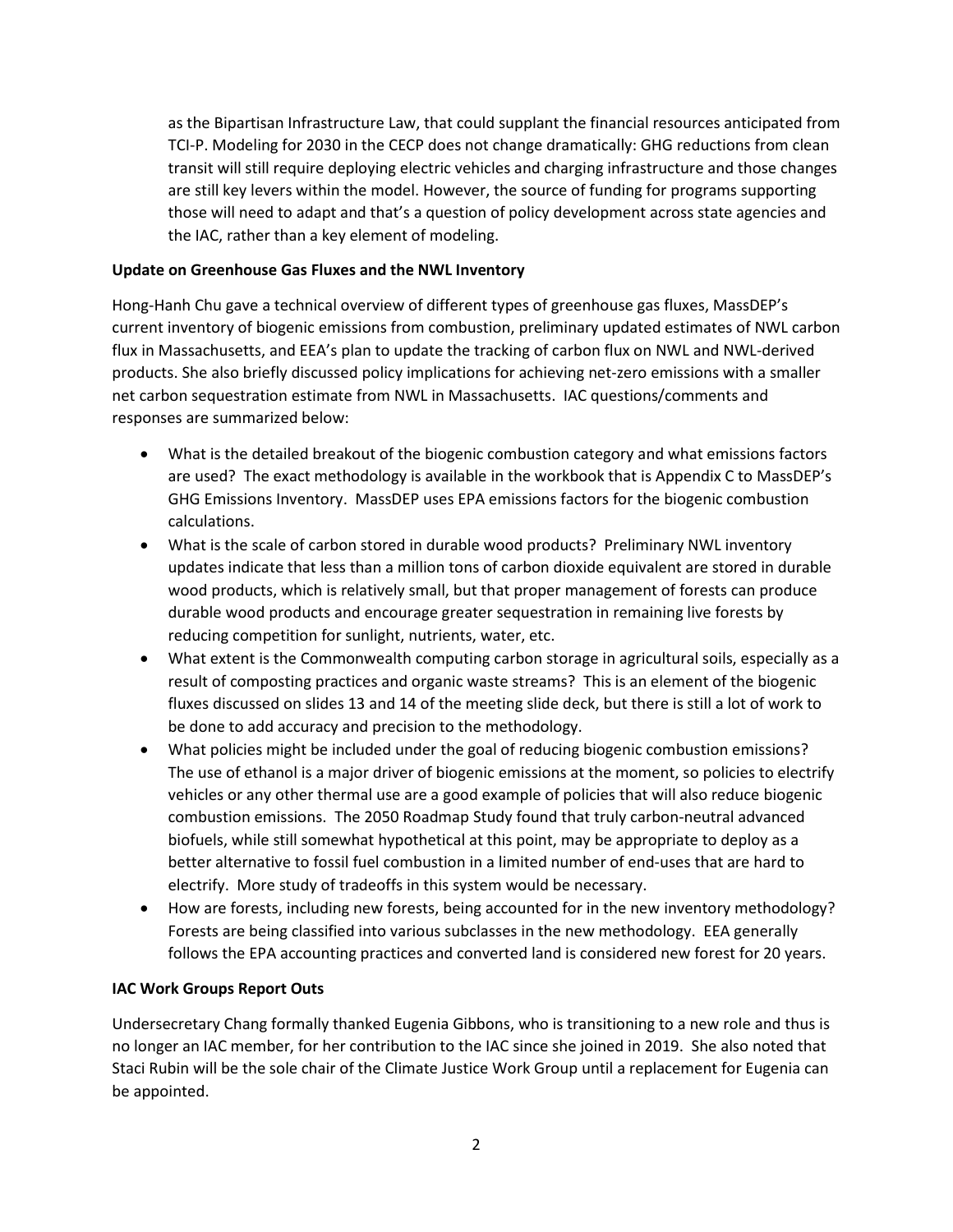- **Electricity:** Caitlin Peale Slone reported that the electricity work group is closely watching developments with the 2022-2024 Mass Save® plan and the 2025/2030 CECP, and is holding off on further comments until that process is complete.
- **Transportation:** Sarah Simon reported that the work group understands that EEA is seeking to incorporate greater VMT-focused policies, stemming from changes to land-use and housing density, and would like to see if and how that has altered any modeling. She noted the challenge associated with these types of policies, as they require coordination and collaboration with other agencies outside of EEA. She also wondered how policy priorities around diesel fuels and the medium- and heavy-duty fleets might fit into the 2025/2030 CECP, especially given the co-benefit of particulate matter emission reductions and how hydrogen might fit into a transportation decarbonization pathway. EEA response: CECP policies are likely to remain neutral on incentives for battery-electric compared to hydrogen, but that our expectation given the current market is that battery-electric has a significant technological advantage over hydrogen except in certain niche applications. Paulina Muratore asked if the Commonwealth was going to adopt the California Advanced Clean Trucks Rule by the end of this year in order include Model Year 2025 in its regulation. EEA response: MassDEP intends to meet this deadline and may file an emergency regulation to do so.
- **Buildings:** Cammy Peterson reported that the work group had been updated on a range of ongoing policies and issues, including the 2022-2024 Three-Year Mass Save® plan, the Stretch Code, and new seats on the BBRS. She noted that the work group and EEA staff had discussed and landed on an engagement approach for the coming weeks in order to evaluate new policy priorities that might be incorporated into the 2025/2030 CECP as well as how to keep the work group abreast of ongoing deliberation from the Commission for Clean Heat.
- **Land Use and Nature-Based Solutions:** Steve Long reported that the work group intends to produce a working paper by February that aligns with EEA's NWL policy priority hierarchy and make recommendations for EEA to expand current programs, augment funding for key initiatives, and develop a broader framework for developing new policy areas, including new legislative priorities at the statehouse and how to deploy federal infrastructure dollars for resilient infrastructure in the NWL. Michelle Manion underscored the tight timeline between now and March, when a new policy slate is scheduled to be available. She asked if the Commonwealth had any analytical results regarding solar deployment and how that might impact land cover. EEA response: our energy pathways modeling does include solar deployment but does not include locational siting at a sub-state level. A separate study by DOER will evaluate the siting of solar, balancing technical potential, cost considerations, and environmental impacts.
- **Climate Justice**: Staci Rubin reiterated thanks to Eugenia Gibbons and espoused hope for a new representative of the same caliber. She reported that the Climate Justice Work Group is hoping to expand the Commonwealth's outreach and engagement efforts to bring underrepresented voices to the table. She also highlighted that the work group is interested in engaging with workforce development programs to ensure that training, education, and certification programs are producing real jobs and that the work group will continue working with the other work groups to ensure that climate justice principles are inculcated in all other workstreams. She also reminded EEA of the work group's suggestions of having a calendar of public meetings, their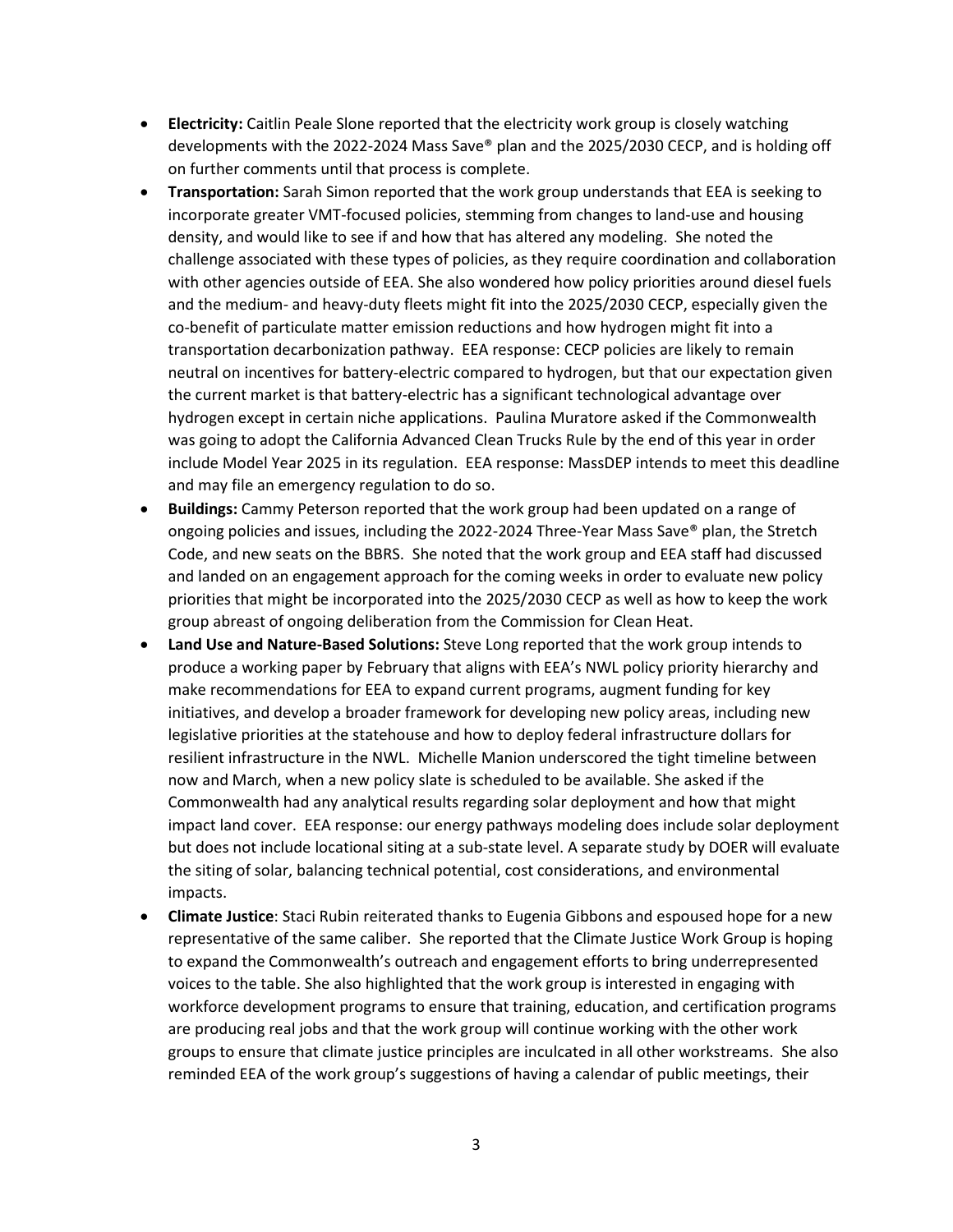suggested metrics for equity assessment of policies, and the importance of community engagement directly influencing state decisions.

# **October 12th 2021 Meeting Minutes**

Steve Long proposed an amendment to the minutes to note that he had mentioned the smaller net carbon sequestration estimate in the work group report out, and moved that the minutes be approved with such amendment. Cammy Peterson seconded the motion. The motion passed with no dissent.

## **Public Comments & Questions**

Public comments/questions and responses are summarized below:

- How is EEA going to reconcile the deadline for the 2025/2030 CECP, which must be released by July 1, and the state budget, which is being negotiated now and will be finalized between now and July? Is there close coordination between these 2 efforts? Coordination between the executive branch and the legislative branch will be crucial.
- Is new construction of housing and commercial spaces included in the Commonwealth's projections of sequestration and forest growth? The Harvard Forest research presented in the Land Sector Technical Appendix to the 2050 Roadmap includes a projection of development, including built square feet and accessory areas, such as lawns, driveways, and parking lots.
- Comment: The Commonwealth needs to reconcile active logging sponsored by DCR with its NWL goals. DOER is rolling back restrictions on the combustion of biomass for energy.
- How is the Commonwealth going to approach Chapter 61 tax incentives that promote forest management, which have a carbon impact?
- How much is EEA's focus on pursuing carbon sequestration from outside of the state? The Commonwealth is still evaluating options and is not locked into one policy or program over another at present especially since regional, national, and global markets for carbon offsets are still nascent. For now the Commonwealth is trying to lock down analysis and methodology – policy will come later.

At 3:04pm Undersecretary Chang concluded the meeting.

| Organization                                           | <b>Name</b>            |
|--------------------------------------------------------|------------------------|
| A Better City (ABC)                                    | Kate Dineen            |
| <b>Boston University</b>                               | absent                 |
| City of Boston                                         | <b>Alison Brizius</b>  |
| Conservation Law Foundation (CLF)                      | Caitlin Peale Sloan    |
| Commonwealth Green Low Income Housing Coalition        | absent                 |
| Environmental Entrepreneurs (E2)                       | Sarah Simon            |
| Environmental League of Massachusetts (ELM)            | absent                 |
| Eversource                                             | Catherine Finneran     |
| Fraunhofer Center for Sustainable Energy Systems (CSE) | Kurt Roth              |
| <b>Health Care Without Harm</b>                        | Eugenia Gibbons        |
| Mass Audubon                                           | <b>Michelle Manion</b> |

#### **IAC Member/Delegates in attendance:**